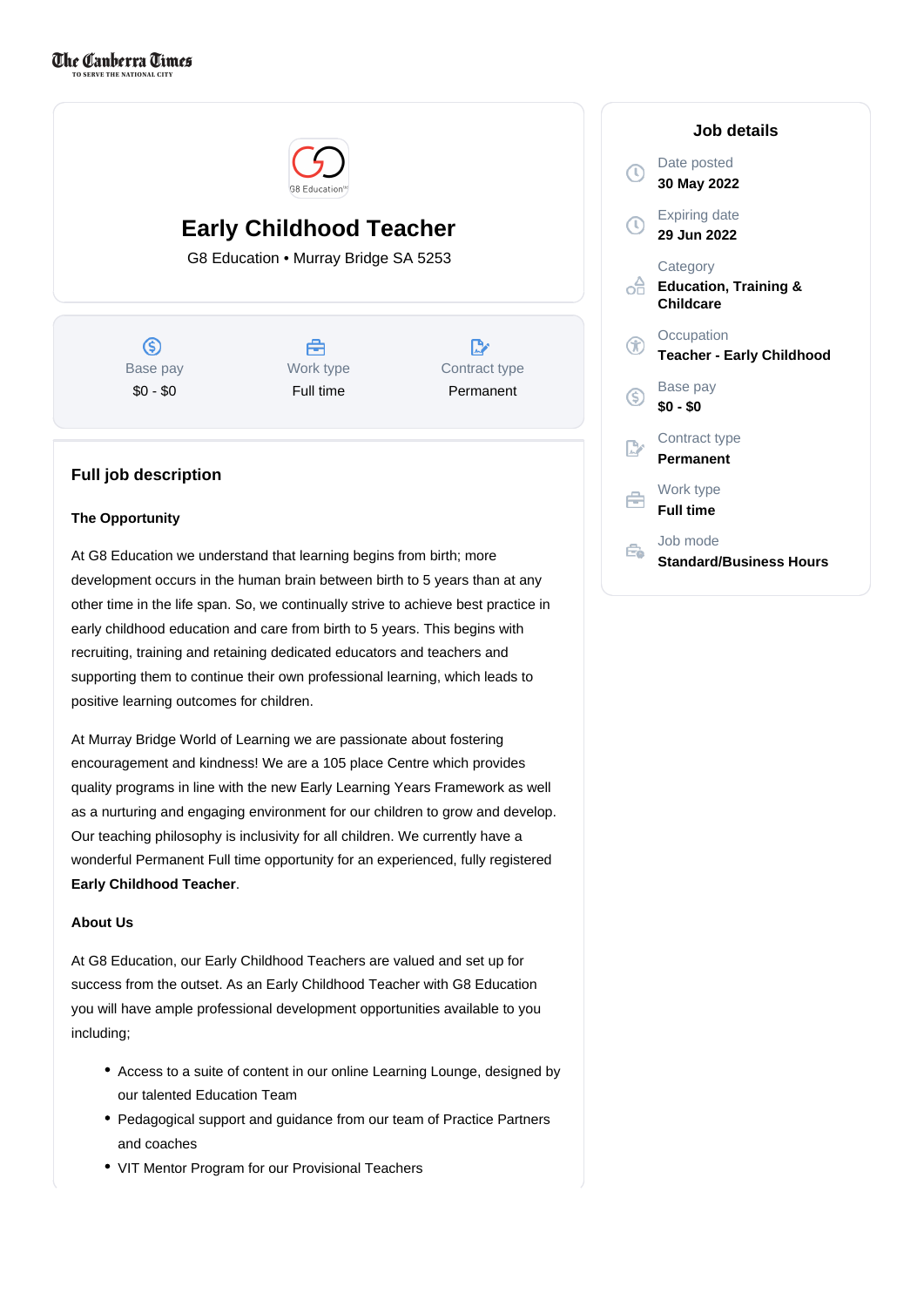For more information and photos, please visit our centre's website: [Murray](https://www.worldoflearning.com.au/find-childcare-near-you/childcare-murray-bridge?utm_source=google&utm_medium=organic&utm_campaign=gmb)  [Bridge World of Learning](https://www.worldoflearning.com.au/find-childcare-near-you/childcare-murray-bridge?utm_source=google&utm_medium=organic&utm_campaign=gmb)

#### About You

- You will be able to demonstrate an Early Childhood philosophy, supported by an age-responsive approach to teaching and learning,
- You will also share in our commitment to inspiring the children in our care to reach their full potential.

Successful Applicants must hold

- An ACECQA approved Bachelor or Masters of Education (Early Childhood)
- Current Working with Children Check
- Teacher's Registration or eligible to apply

#### The Benefits

With more than 450 early learning centres nationwide, G8 Education has the resources to reward your dedication with generous benefits and opportunities to grow:

- Access a 50% discount on early education and childcare fees at any G8 Education Centre, and a 25% discount for your family members
- Attractive wages well above award
- A place to grow succession planning encouraged with opportunities for careers across the nation!
- A dedicated Early Learning & Education Leadership Team to support you to contribute to the lives of children in their important early years
- Registration to Full Teacher Registration
- Great work life balance with flexible hours available (i.e., 9am-3pm if applicable)
- Access to G8's Online Learning Lounge with more than 70 hours of professional development
- Exclusive access to G8 Education's benefits platform, with discounts to 350+ retailers
- Counselling for team members and their families through Employee Assistance Program (EAP)
- Financial Coaching
- Nutritional consulting

As part of the Team, you will feel appreciated, valued and enjoy a truly supportive and fun work environment.

How to APPLY

Please click through to the application form.

If you are interested or would like to find out more, apply now or contact the team at [recruitmentsupport@g8education.edu.au](mailto:recruitmentsupport@g8education.edu.au)